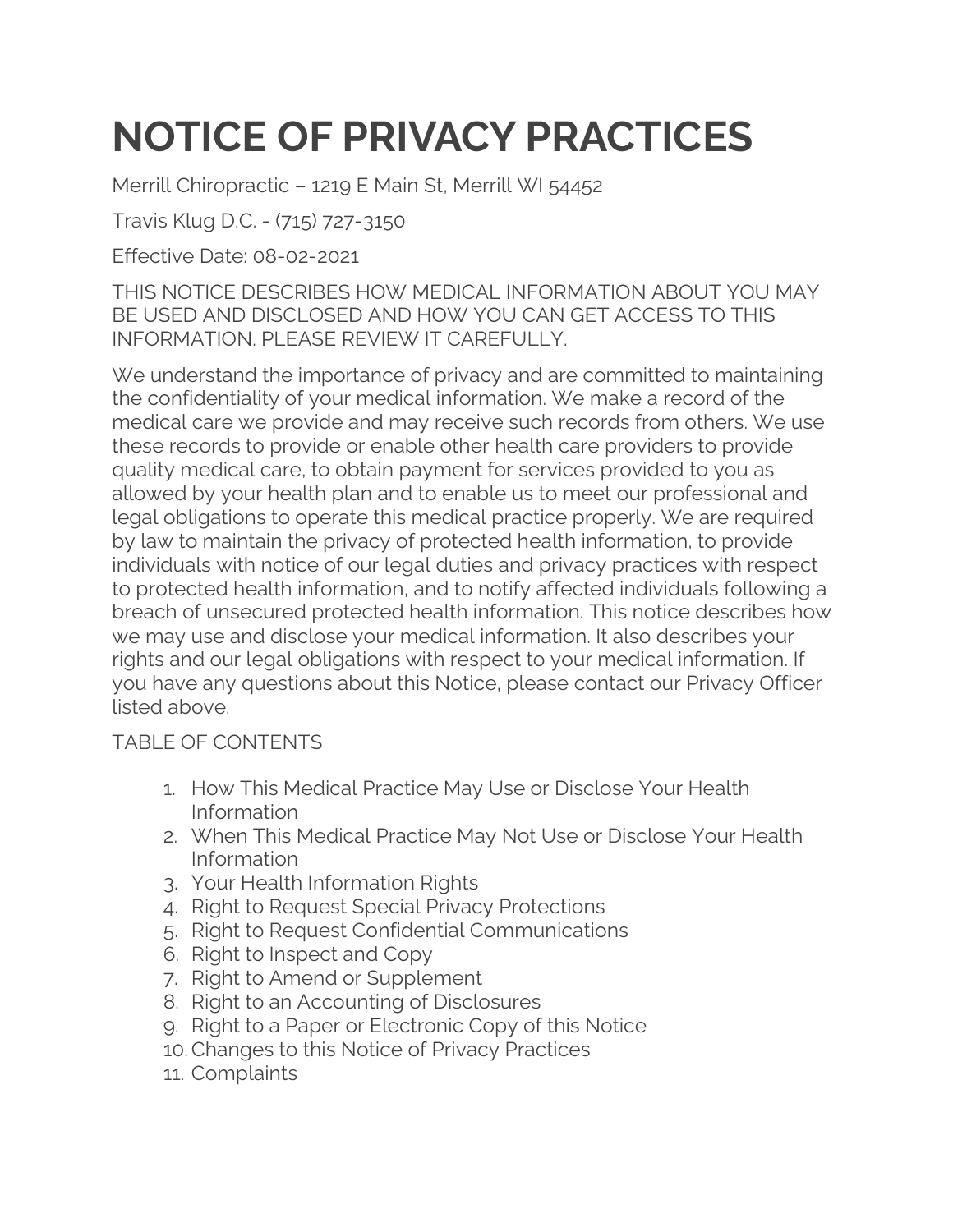A. How This Medical Practice May Use or Disclose Your Health Information

This medical practice collects health information about you and stores it in a chart and on a computer. This is your medical record. The medical record is the property of this medical practice, but the information in the medical record belongs to you. The law permits us to use or disclose your health information for the following purposes:

- 1. Treatment. We use medical information about you to provide your medical care. We disclose medical information to our employees and others who are involved in providing the care you need. For example, we may share your medical information with other physicians or other health care providers who will provide services that we do not provide. Or we may share this information with a pharmacist who needs it to dispense a prescription to you, or a laboratory that performs a test. We may also disclose medical information to members of your family or others who can help you when you are sick or injured, or after you die.
- 2. Payment. We use and disclose medical information about you to obtain payment for the services we provide. For example, we give your health plan the information it requires before it will pay us. We may also disclose information to other health care providers to assist them in obtaining payment for services they have provided to you.
- 3. Health Care Operations. We may use and disclose medical information about you to operate this medical practice. For example, we may use and disclose this information to review and improve the quality of care we provide, or the competence and qualifications of our professional staff. Or we may use and disclose this information to get your health plan to authorize services or referrals. We may also use and disclose this information as necessary for medical reviews, legal services and audits, including fraud and abuse detection and compliance programs and business planning and management. We may also share your medical information with our "business associates," such as our billing service, that perform administrative services for us. We have a written contract with each of these business associates that contains terms requiring them and their subcontractors to protect the confidentiality and security of your protected health information. We may also share your information with other health care providers, health care clearinghouses or health plans that have a relationship with you, when they request this information to help them with their quality assessment and improvement activities, their patient-safety activities, their population-based efforts to improve health or reduce health care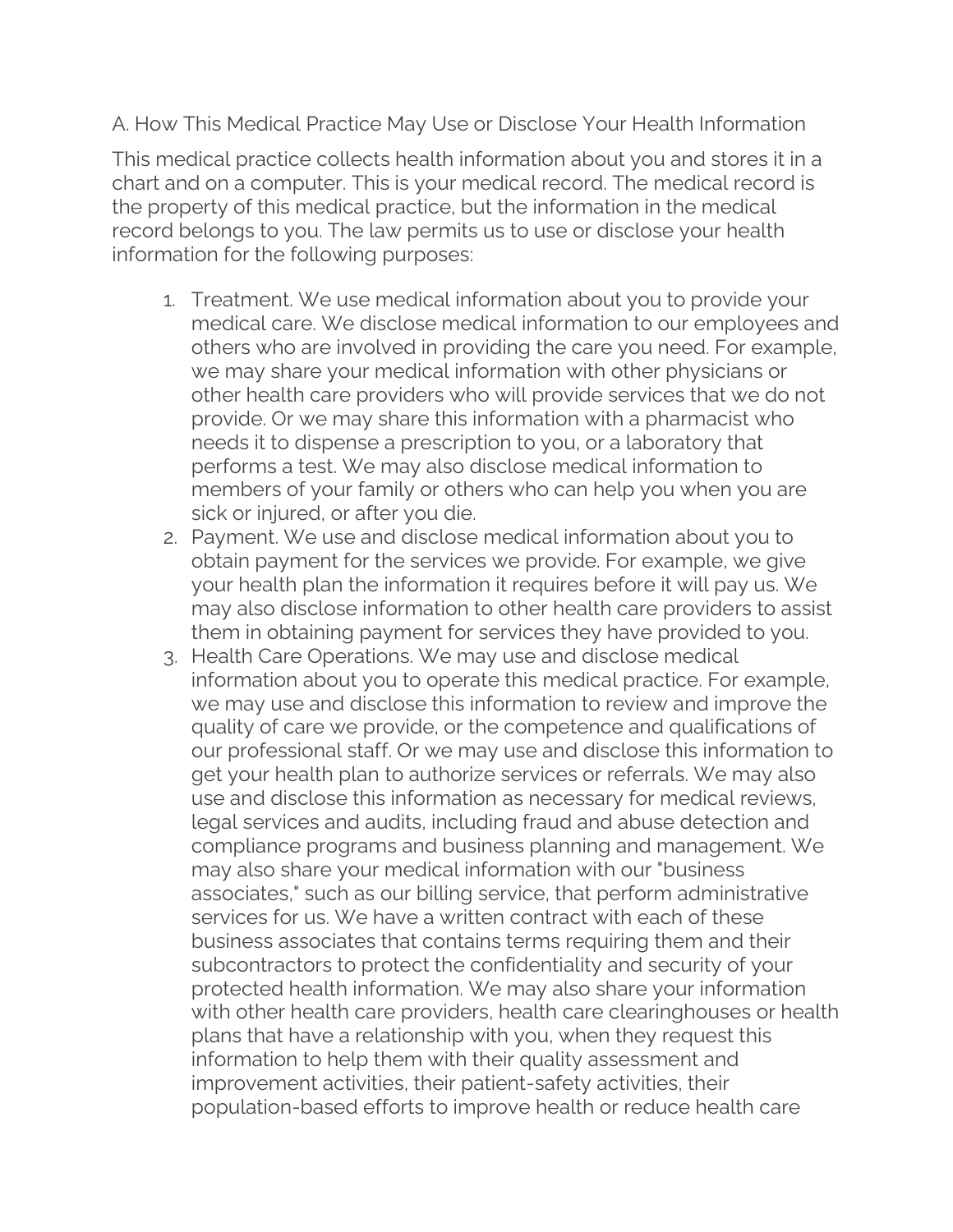costs, their protocol development, case management or carecoordination activities, their review of competence, qualifications and performance of health care professionals, their training programs, their accreditation, certification or licensing activities, or their health care fraud and abuse detection and compliance efforts. We may also share medical information about you with the other health care providers, health care clearinghouses and health plans that participate with us in "organized health care arrangements" (OHCAs) for any of the OHCAs' health care operations. OHCAs include hospitals, physician organizations, health plans, and other entities which collectively provide health care services. A listing of the OHCAs we participate in is available from the Privacy Official.

- 4. Appointment Reminders. We may use and disclose medical information to contact and remind you about appointments. If you are not home, we may leave this information on your answering machine or in a message left with the person answering the phone.
- 5. Sign In Sheet. We may use and disclose medical information about you by having you sign in when you arrive at our office. We may also call out your name when we are ready to see you.
- 6. Notification and Communication With Family. We may disclose your health information to notify or assist in notifying a family member, your personal representative or another person responsible for your care about your location, your general condition or, unless you had instructed us otherwise, in the event of your death. In the event of a disaster, we may disclose information to a relief organization so that they may coordinate these notification efforts. We may also disclose information to someone who is involved with your care or helps pay for your care. If you are able and available to agree or object, we will give you the opportunity to object prior to making these disclosures, although we may disclose this information in a disaster even over your objection if we believe it is necessary to respond to the emergency circumstances. If you are unable or unavailable to agree or object, our health professionals will use their best judgment in communication with your family and others.
- 7. Marketing. Provided we do not receive any payment for making these communications, we may contact you to give you information about products or services related to your treatment, case management or care coordination, or to direct or recommend other treatments, therapies, health care providers or settings of care that may be of interest to you. We may similarly describe products or services provided by this practice and tell you which health plans this practice participates in. We may also encourage you to maintain a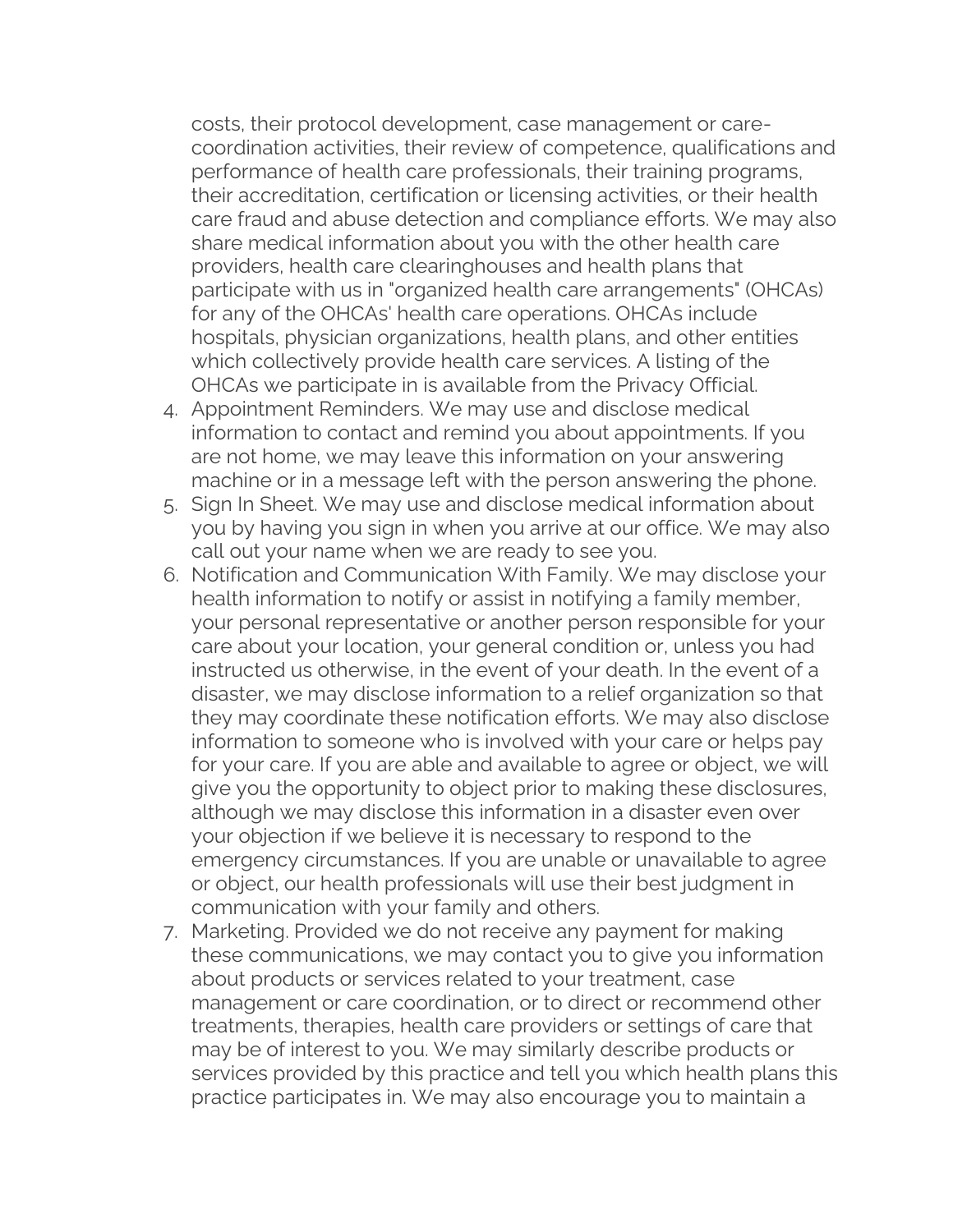healthy lifestyle and get recommended tests, participate in a disease management program, provide you with small gifts, tell you about government sponsored health programs or encourage you to purchase a product or service when we see you, for which we may be paid. Finally, we may receive compensation which covers our cost of reminding you to take and refill your medication, or otherwise communicate about a drug or biologic that is currently prescribed for you. We will not otherwise use or disclose your medical information for marketing purposes or accept any payment for other marketing communications without your prior written authorization. The authorization will disclose whether we receive any compensation for any marketing activity you authorize, and we will stop any future marketing activity to the extent you revoke that authorization.

- 8. Sale of Health Information. We will not sell your health information without your prior written authorization. The authorization will disclose that we will receive compensation for your health information if you authorize us to sell it, and we will stop any future sales of your information to the extent that you revoke that authorization.Required by Law. As required by law, we will use and disclose your health information, but we will limit our use or disclosure to the relevant requirements of the law. When the law requires us to report abuse, neglect or domestic violence, or respond to judicial or administrative proceedings, or to law enforcement officials, we will further comply with the requirement set forth below concerning those activities.
- 9. Public Health. We may, and are sometimes required by law, to disclose your health information to public health authorities for purposes related to: preventing or controlling disease, injury or disability; reporting child, elder or dependent adult abuse or neglect; reporting domestic violence; reporting to the Food and Drug Administration problems with products and reactions to medications; and reporting disease or infection exposure. When we report suspected elder or dependent adult abuse or domestic violence, we will inform you or your personal representative promptly unless in our best professional judgment, we believe the notification would place you at risk of serious harm or would require informing a personal representative we believe is responsible for the abuse or harm.
- 10. Health Oversight Activities. We may, and are sometimes required by law, to disclose your health information to health oversight agencies during the course of audits, investigations, inspections, licensure and other proceedings, subject to the limitations imposed by law.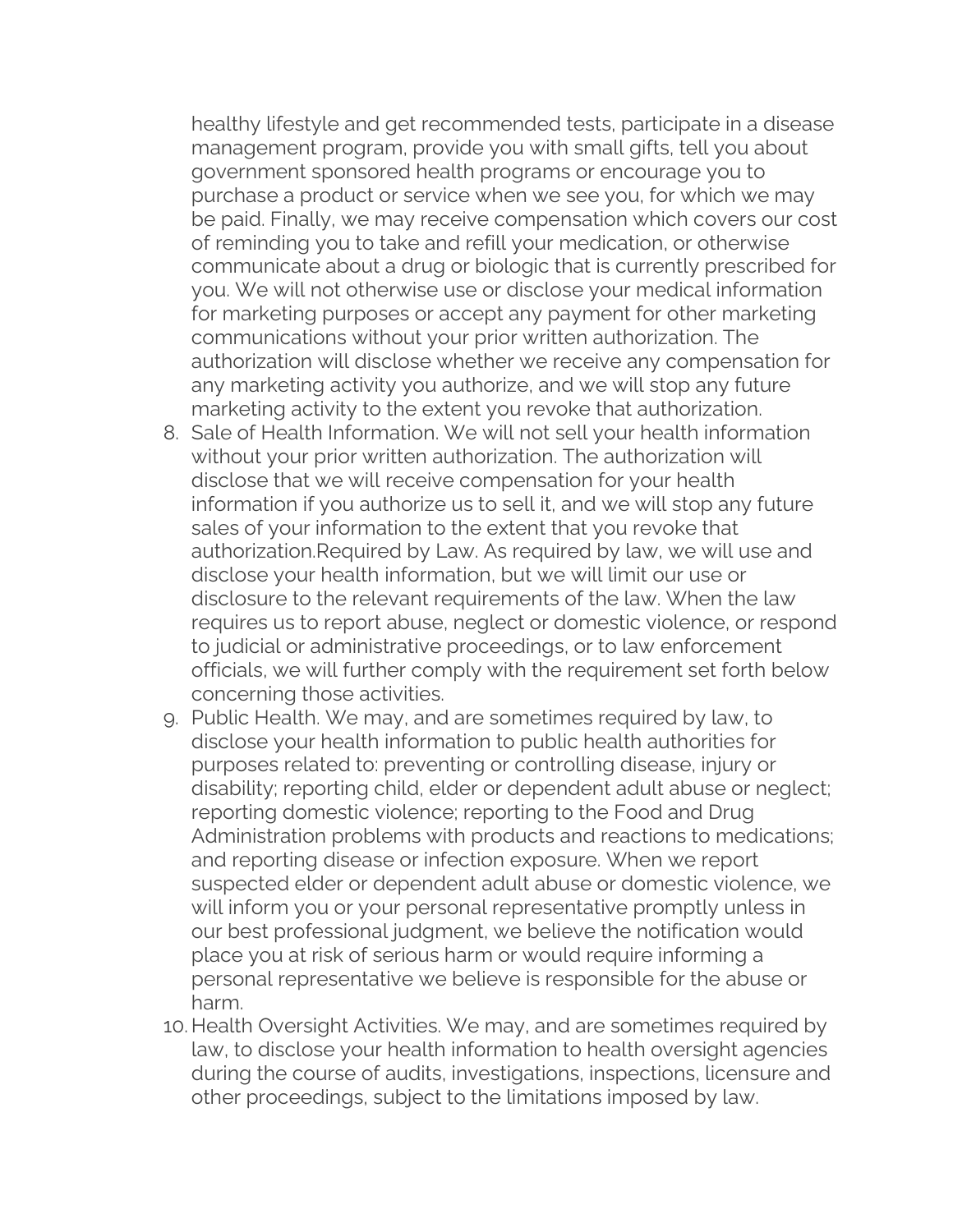- 11. Judicial and Administrative Proceedings. We may, and are sometimes required by law, to disclose your health information in the course of any administrative or judicial proceeding to the extent expressly authorized by a court or administrative order. We may also disclose information about you in response to a subpoena, discovery request or other lawful process if reasonable efforts have been made to notify you of the request and you have not objected, or if your objections have been resolved by a court or administrative order.
- 12. Law Enforcement. We may, and are sometimes required by law, to disclose your health information to a law enforcement official for purposes such as identifying or locating a suspect, fugitive, material witness or missing person, complying with a court order, warrant, grand jury subpoena and other law enforcement purposes.
- 13. Coroners. We may, and are often required by law, to disclose your health information to coroners in connection with their investigations of deaths.
- 14. Organ or Tissue Donation. We may disclose your health information to organizations involved in procuring, banking or transplanting organs and tissues.
- 15. Public Safety. We may, and are sometimes required by law, to disclose your health information to appropriate persons in order to prevent or lessen a serious and imminent threat to the health or safety of a particular person or the general public.
- 16. Proof of Immunization. We will disclose proof of immunization to a school that is required to have it before admitting a student where you have agreed to the disclosure on behalf of yourself or your dependent.
- 17. Specialized Government Functions. We may disclose your health information for military or national security purposes or to correctional institutions or law enforcement officers that have you in their lawful custody.
- 18. Workers' Compensation. We may disclose your health information as necessary to comply with workers' compensation laws. For example, to the extent your care is covered by workers' compensation, we will make periodic reports to your employer about your condition. We are also required by law to report cases of occupational injury or occupational illness to the employer or workers' compensation insurer.
- 19. Change of Ownership. In the event that this medical practice is sold or merged with another organization, your health information/record will become the property of the new owner, although you will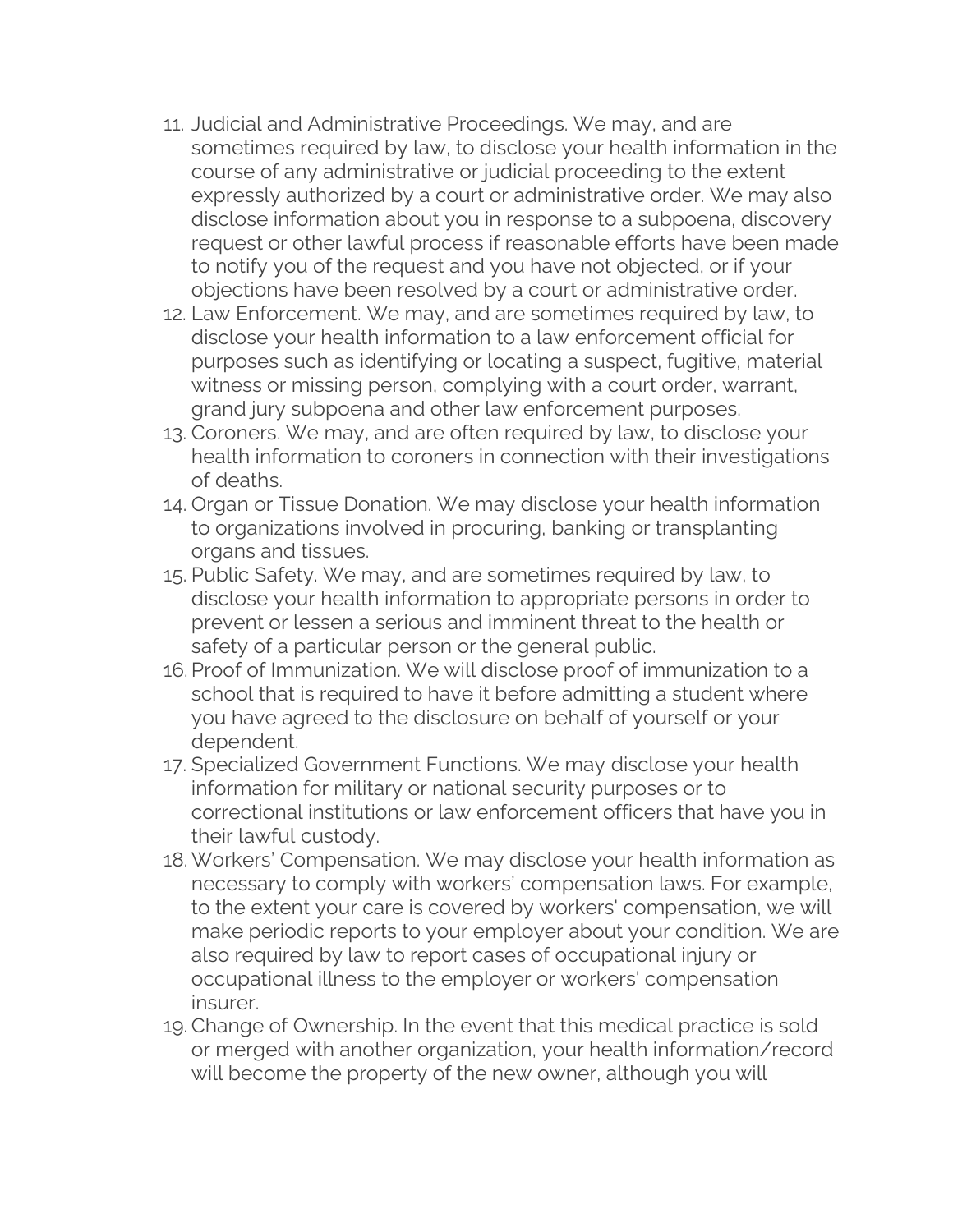maintain the right to request that copies of your health information be transferred to another physician or medical group.

20.Breach Notification. In the case of a breach of unsecured protected health information, we will notify you as required by law. If you have provided us with a current e-mail address, we may use e-mail to communicate information related to the breach. In some circumstances our business associate may provide the notification. We may also provide notification by other methods as appropriate.

B. When This Medical Practice May Not Use or Disclose Your Health Information

Except as described in this Notice of Privacy Practices, this medical practice will, consistent with its legal obligations, not use or disclose health information which identifies you without your written authorization. If you do authorize this medical practice to use or disclose your health information for another purpose, you may revoke your authorization in writing at any time.

C. Your Health Information Rights

- 1. Right to Request Special Privacy Protections. You have the right to request restrictions on certain uses and disclosures of your health information by a written request specifying what information you want to limit, and what limitations on our use or disclosure of that information you wish to have imposed. If you tell us not to disclose information to your commercial health plan concerning health care items or services for which you paid for in full out-of-pocket, we will abide by your request, unless we must disclose the information for treatment or legal reasons. We reserve the right to accept or reject any other request, and will notify you of our decision.
- 2. Right to Request Confidential Communications. You have the right to request that you receive your health information in a specific way or at a specific location. For example, you may ask that we send information to a particular e-mail account or to your work address. We will comply with all reasonable requests submitted in writing which specify how or where you wish to receive these communications.
- 3. Right to Inspect and Copy. You have the right to inspect and copy your health information, with limited exceptions. To access your medical information, you must submit a written request detailing what information you want access to, whether you want to inspect it or get a copy of it, and if you want a copy, your preferred form and format. We will provide copies in your requested form and format if it is readily producible, or we will provide you with an alternative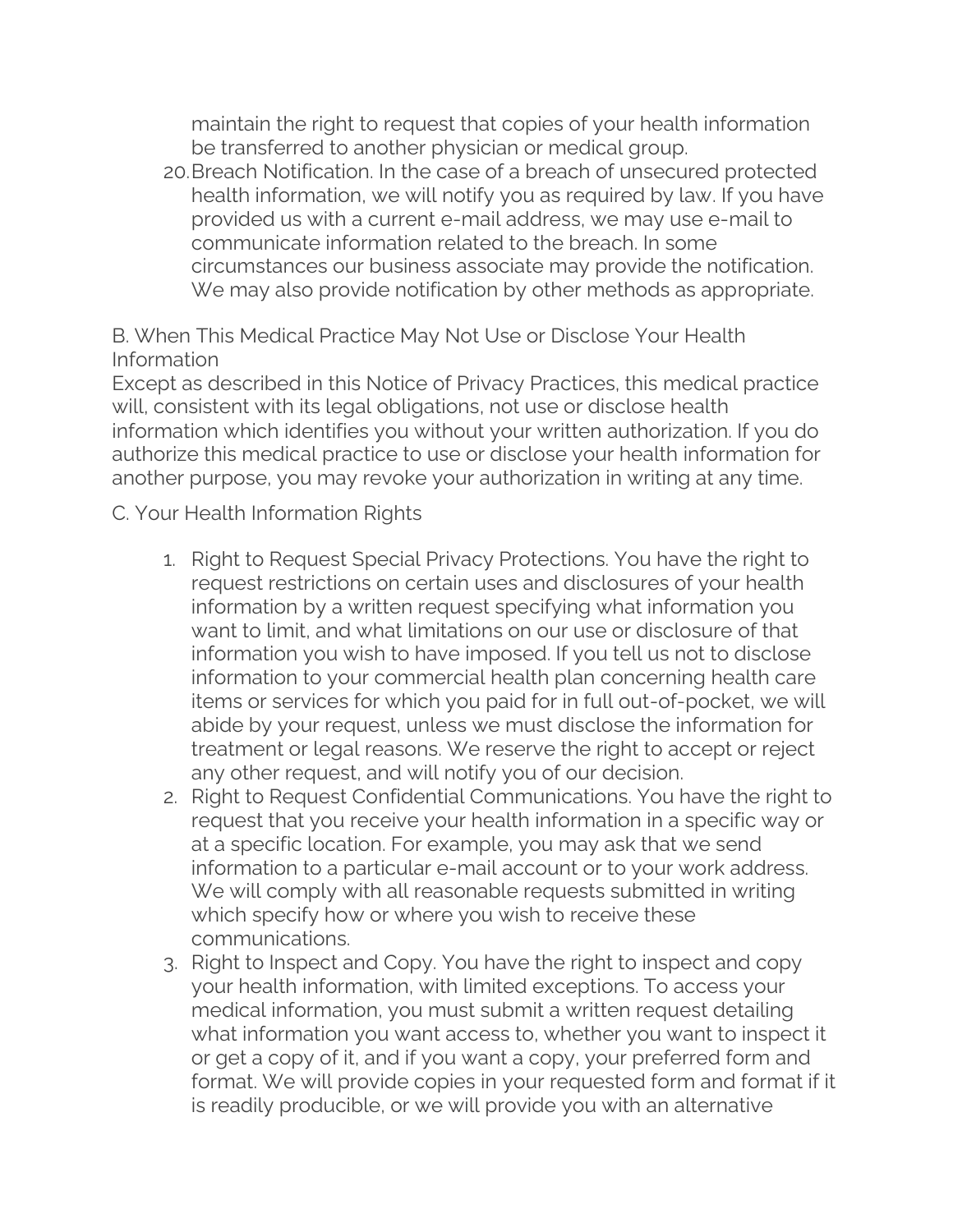format you find acceptable, or if we can't agree and we maintain the record in an electronic format, your choice of a readable electronic or hardcopy format. We will also send a copy to any other person you designate in writing. We will charge a reasonable fee which covers our costs for labor, supplies, postage, and if requested and agreed to in advance, the cost of preparing an explanation or summary. We may deny your request under limited circumstances. If we deny your request to access your child's records or the records of an incapacitated adult you are representing because we believe allowing access would be reasonably likely to cause substantial harm to the patient, you will have a right to appeal our decision. If we deny your request to access your psychotherapy notes, you will have the right to have them transferred to another mental health professional.

- 4. Right to Amend or Supplement. You have a right to request that we amend your health information that you believe is incorrect or incomplete. You must make a request to amend in writing, and include the reasons you believe the information is inaccurate or incomplete. We are not required to change your health information, and will provide you with information about this medical practice's denial and how you can disagree with the denial. We may deny your request if we do not have the information, if we did not create the information (unless the person or entity that created the information is no longer available to make the amendment), if you would not be permitted to inspect or copy the information at issue, or if the information is accurate and complete as is. If we deny your request, you may submit a written statement of your disagreement with that decision, and we may, in turn, prepare a written rebuttal. All information related to any request to amend will be maintained and disclosed in conjunction with any subsequent disclosure of the disputed information.
- 5. Right to an Accounting of Disclosures. You have a right to receive an accounting of disclosures of your health information made by this medical practice, except that this medical practice does not have to account for the disclosures provided to you or pursuant to your written authorization, or as described in paragraphs 1 (treatment), 2 (payment), 3 (health care operations), 6 (notification and communication with family) and 18 (specialized government functions) of Section A of this Notice of Privacy Practices or disclosures for purposes of research or public health which exclude direct patient identifiers, or which are incident to a use or disclosure otherwise permitted or authorized by law, or the disclosures to a